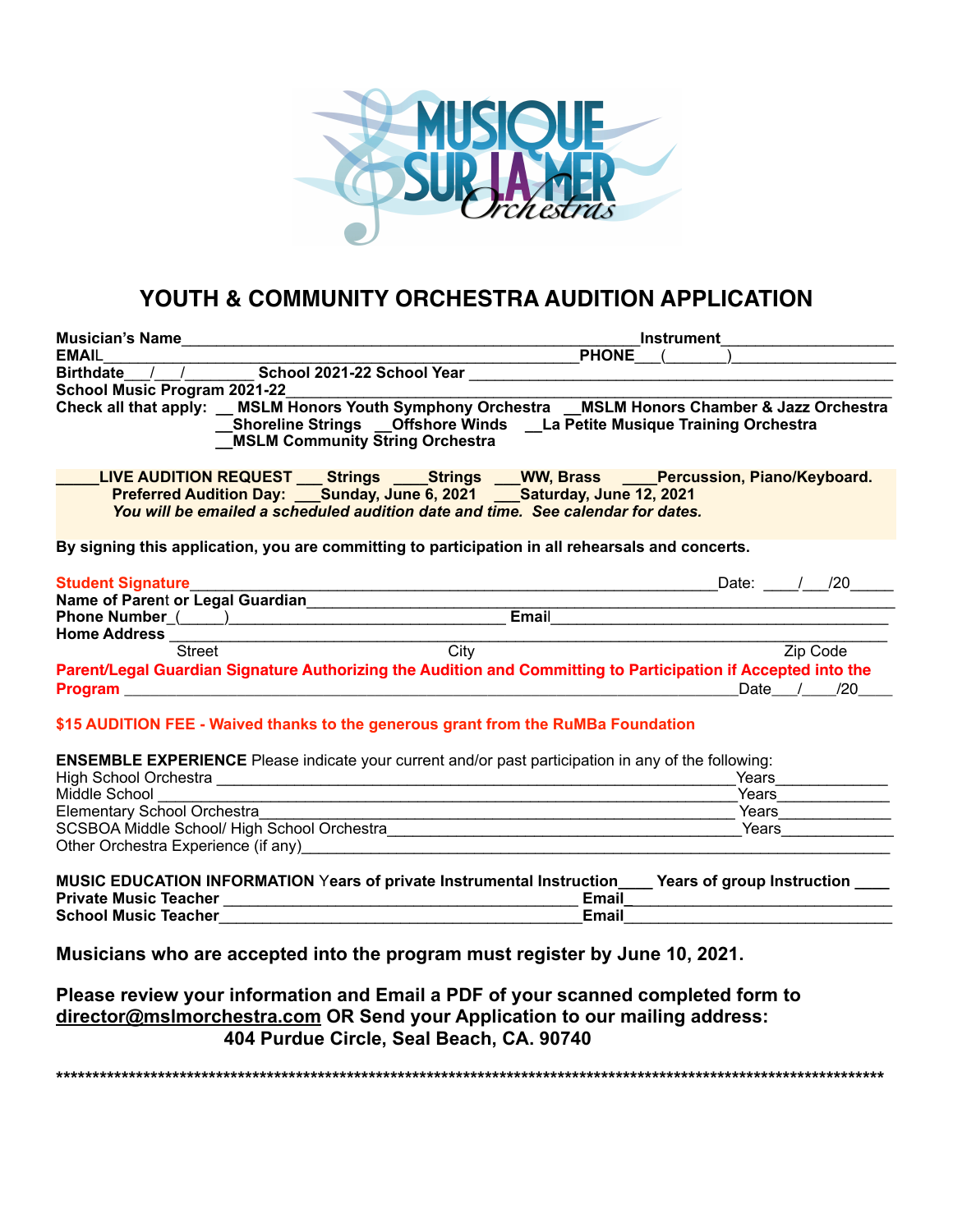## **ELIGIBILITY & AUDITIONS**

### **Who is Eligible?**

- 1. school music program participation is mandatory, if there is a program at your school
- 2. private teacher for lessons on your instrument during the year(s) of MSLM Youth Programs participation
- 3. The following instrumentation/level/grades as of September of the year of participation

 a. **La Petite Musique Strings - Strings Grades 3 - 8** - able to read music and be proficient in the following scales in first position: G, Bb, C, D, F, A

 b. **Shoreline Strings - Strings, Piano, Percussion - Grades 5 - 9 Audition** Must have a developed vibrato, be able to play all 2 octave Major and minor scales - Must have completed level IV Suzuki Book or the equivalent

#### c. **Offshore Winds - Woodwind Ensemble - Grades 7 - 12 Audition**

#### d. **Musique Sur La Mer Honors String Orchestra - Strings, Piano- Grades 7 - 12 Audition & MSLM Community String Orchestra (adults)**

Must have a developed vibrato, be able to play all 3 octave Major and minor scales - Must have completed level V Suzuki Book or the equivalent

#### e. **Musique Sur La Mer Youth Symphony Orchestra - Full Instrumentation (strings, woodwinds, brass, percussion, piano, harp) Grades 7 - 12 Audition**

Strings: Must have a developed vibrato, be able to play all 3 octave Major and minor scales - Must have completed level V Suzuki Book or the equivalent Woodwinds/Brass: All Major and minor scales and arpeggios with proficiency, advanced level and mature tone, intonation, and vibrato

 Percussion: Proficiency with drum set, hand percussion, mallet percussion including timpani and xylophone